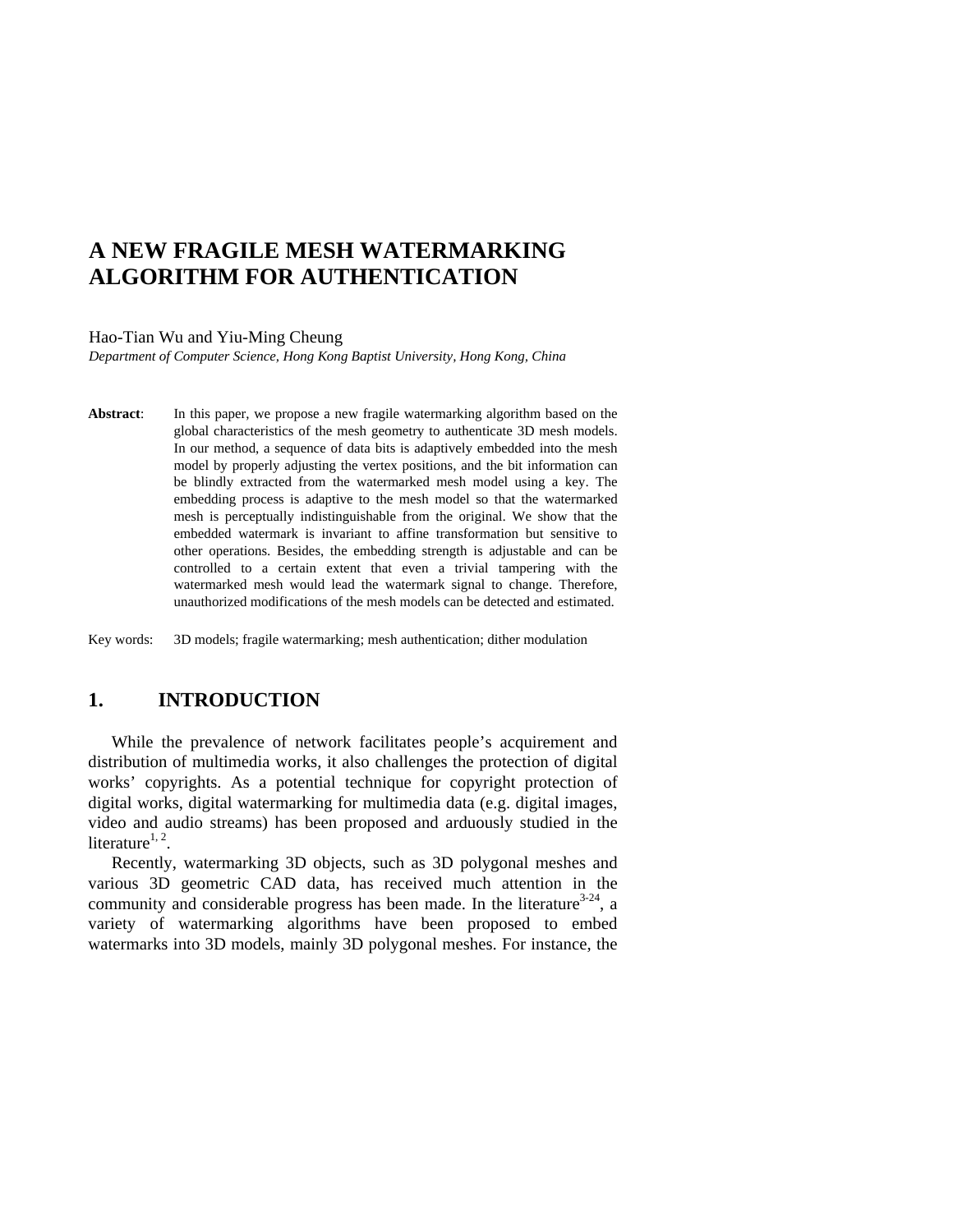algorithms<sup>3, 9-16</sup> embed the watermarks by modifying the geometry of the meshes such as vertex coordinates, surface normal distribution, and so forth. They have shown the robustness against some operations to which 3D models are routinely subjected, e.g., affine transformations and mesh simplification. Furthermore, some algorithms<sup>14, 15</sup> modify the topology, i.e. the connectivity, to embed watermarks robust against geometrical operations, but weak to topological modifications. Additionally, some works<sup>16, 24</sup> have used the appearance attributes associated with mesh models to embed the watermarks. In the paper<sup>17</sup>, data embedding algorithms for NURBS and other types of parametric curves and faces are also proposed.

To enhance the robustness of 3D watermarking systems, some frequency approaches<sup>18-23</sup> have been recently proposed. In the paper<sup>19, 20</sup>, an algorithm that employs multi-resolution wavelet decomposition of polygonal mesh models is presented. Furthermore, the paper $^{21}$  proposes an informed watermarking algorithm that constructs a set of scalar basis functions over the mesh vertices, through which the watermark is embedded into the "low frequency" of the polygonal meshes. In the paper<sup>22</sup>, Guskov's multiresolution signal processing method<sup>27</sup> is adopted and a 3D non-uniform relaxation operator is used to construct a Burt-Adelson pyramid<sup>28</sup> for the mesh to embed watermark information into a suitable coarser mesh. Mesh spectral analysis techniques<sup>26</sup> are also employed to transform the original meshes to the frequency domain and watermark information is embedded into the low frequency of the meshes $^{18, 23}$ .

Nevertheless, few fragile algorithms<sup> $4-8$ </sup> have been proposed to authenticate the integrity of 3D models. Actually, the first fragile watermarking of 3D objects for verification purpose was addressed by Yeo and Yeung<sup>4</sup>, as a 3D version of the approach proposed for 2D image watermarking. Because their algorithm heavily relies on the vertex position, a translation operation, which does not affect the integrity of the mesh model, would easily break the authentication mechanism.

In this paper, we shall present a new fragile watermarking algorithm to authenticate 3D mesh models. Compared to the former methods, our approach makes the embedded watermark invariant to integrity-reserved affine transformation, including translation, rotation and uniformly scaling, but sensitive to other geometrical or topological operations. The rest of this paper is organized as follows. In the following section, a new fragile mesh watermarking algorithm is proposed to authenticate the integrity of 3D mesh models. The experiment results using the proposed method are given in Section 3. Finally, we draw a conclusion in Section 4.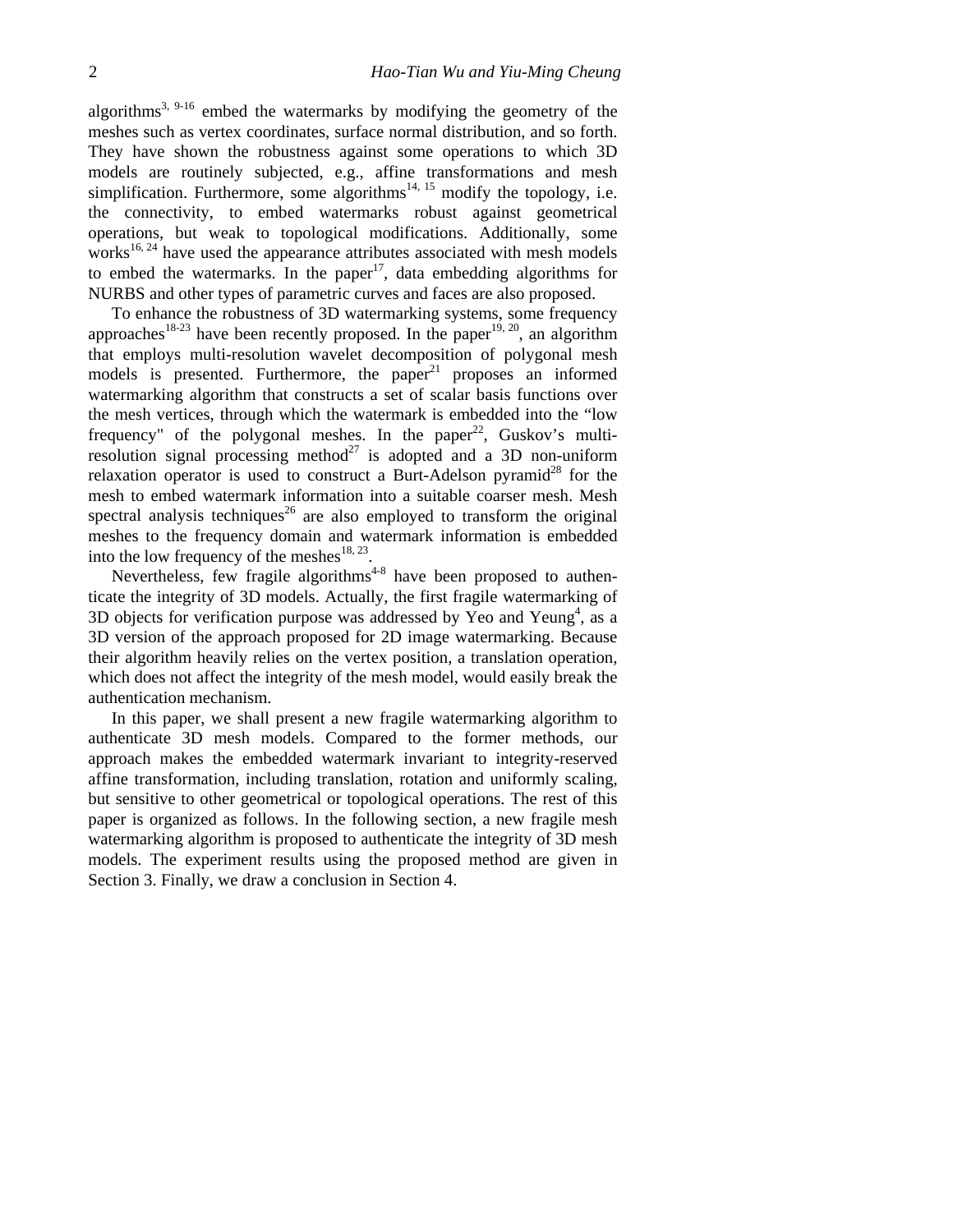# **2. A NEW FRAGILE MESH WATERMARKING ALGORITHM**

We perform the watermarking process on meshes, which are the "lowest common denominator" of surface representations. It is easy to convert other representations of 3D models to meshes. The mesh geometry can be denoted by a tuple  $(K, V)^{25}$ , where *K* is a simplical complex specifying the connectivity of the mesh simplices (the adjacency of the vertices, edges, and faces), and  $V = \{v_1, \ldots, v_m\}$  is the set of vertex positions defining the shape of the mesh in  $V^3$ .

#### **2.1 Extending Dither Modulation to 3D Meshes**

We aim to authenticate the integrity of the mesh model, i.e., both the positions and connectivity of vertices need to be verified not having been modified. Our approach extends an implementation of quantization index modulation  $(QIM)^1$  called dither quantization<sup>2</sup> to 3D meshes, and embeds a sequence of data bits by properly adjusting the distances from the faces to the centroid of the mesh geometry.

To extend dither quantization to the mesh model, we choose the quantization step adaptive to the mesh geometry. Suppose  $V = \{v_1, ..., v_m\}$  is the set of vertex positions in  $V^3$ , the position of the mesh centroid is defined by

$$
v_c = \frac{1}{m} \sum_{i=1}^{m} v_i \tag{1}
$$

The Euclidean distance  $d_i$  from a given vertex with the position  $v_i$  to the mesh centroid is given by

$$
d_i = \sqrt{(v_{ix} - v_{cx})^2 + (v_{iy} - v_{cy})^2 + (v_{iz} - v_{cz})^2},
$$
 (2)

where  $\{v_{ix}, v_{iy}, v_{iz}\}$  and  $\{v_{cx}, v_{cy}, v_{cz}\}$  are the coordinates of the vertex and the mesh centroid on *X*-axis, *Y*-axis and *Z*-axis, respectively. Using Eq. (2), the furthest vertex with the position  $v_d$  to the mesh centroid can be found out and its corresponding distance *D* is denoted as

$$
D = \sqrt{(v_{dx} - v_{cx})^2 + (v_{dy} - v_{cy})^2 + (v_{dz} - v_{cz})^2}.
$$
 (3)

We refer to the distance *D* as the largest dimension of the mesh model and the quantization step *S* is chosen as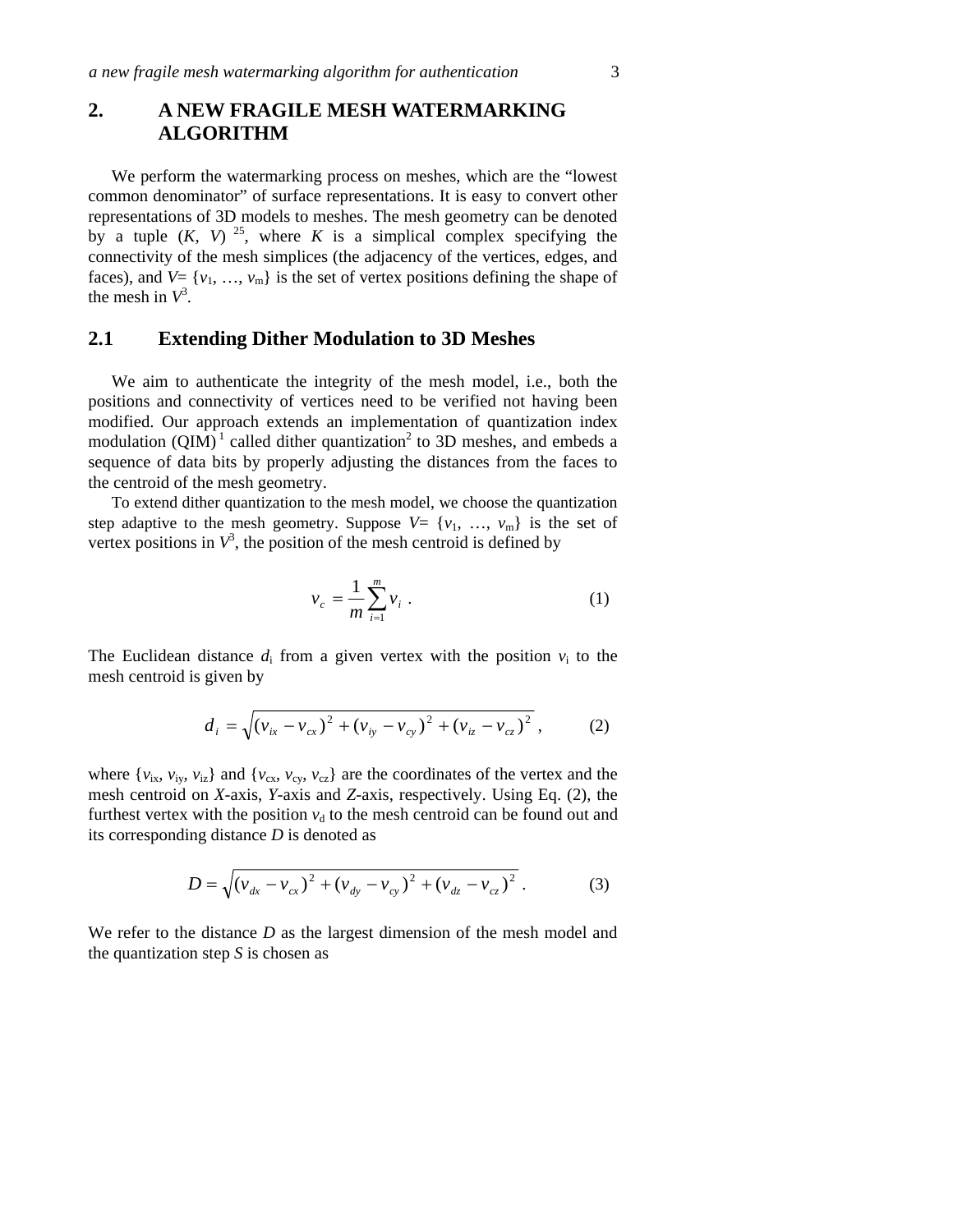$$
S = D/N, \tag{4}
$$

where *N* is a specified value. The distance from a given face to the mesh centroid is defined as the Euclidean distance from the centroid of the face to that of the mesh. Furthermore, the centroid position of a given face  $f_i$  with  $u$ edges can be obtained by

$$
v_{ic} = \frac{1}{u} \sum_{j=1}^{u} v_{ij} , \qquad (5)
$$

where  $v_{ij}$ ,  $j \in \{1,2,\dots,u\}$  is the vertex position in the face  $f_i$ . The distance  $d_{fi}$ from the face  $f_i$  to the mesh centroid can be calculated by

$$
d_{f_i} = \sqrt{(v_{icx} - v_{cx})^2 + (v_{icy} - v_{cy})^2 + (v_{icz} - v_{cz})^2}.
$$
 (6)

Subsequently, we obtain the integer quotient  $Q_i$  and the remainder  $R_i$  by

$$
Q_i = d_{fi} / S , \qquad (7)
$$

and

$$
R_i = d_{fi} \% S . \tag{8}
$$

To embed one bit value  $w(i)$ , we modify the position  $v_{ic}$  of the face centroid so that  $Q_i$  is an even value for the bit value 0, and an odd value for 1. In order to make  $Q_i\%2 = w(i)$  always hold meanwhile reducing the falsealarm probability, we modulate the distance  $d_f$  according to the bit value in the following way:

$$
d_{fi} = \begin{cases} Q_i \times S + S/2 & \text{if } Q_i \% S = w(i) \\ Q_i \times S - S/2 & \text{if } Q_i \% S = \overline{w(i)} \& R_i < S/2 \\ Q_i \times S + 3S/2 & \text{if } Q_i \% S = \overline{w(i)} \& R_i \ge S/2 \end{cases} \tag{9}
$$

where  $d_{fi}$  is the modulated distance from the face  $f_i$  to the mesh centroid. Suppose the face  $f_i$  consists of  $u$  vertices with the centroid position  $v_{ic}$ , the position  $v_{is}$  of one selected vertex in  $f_i$  will be adjusted using  $d_f$  by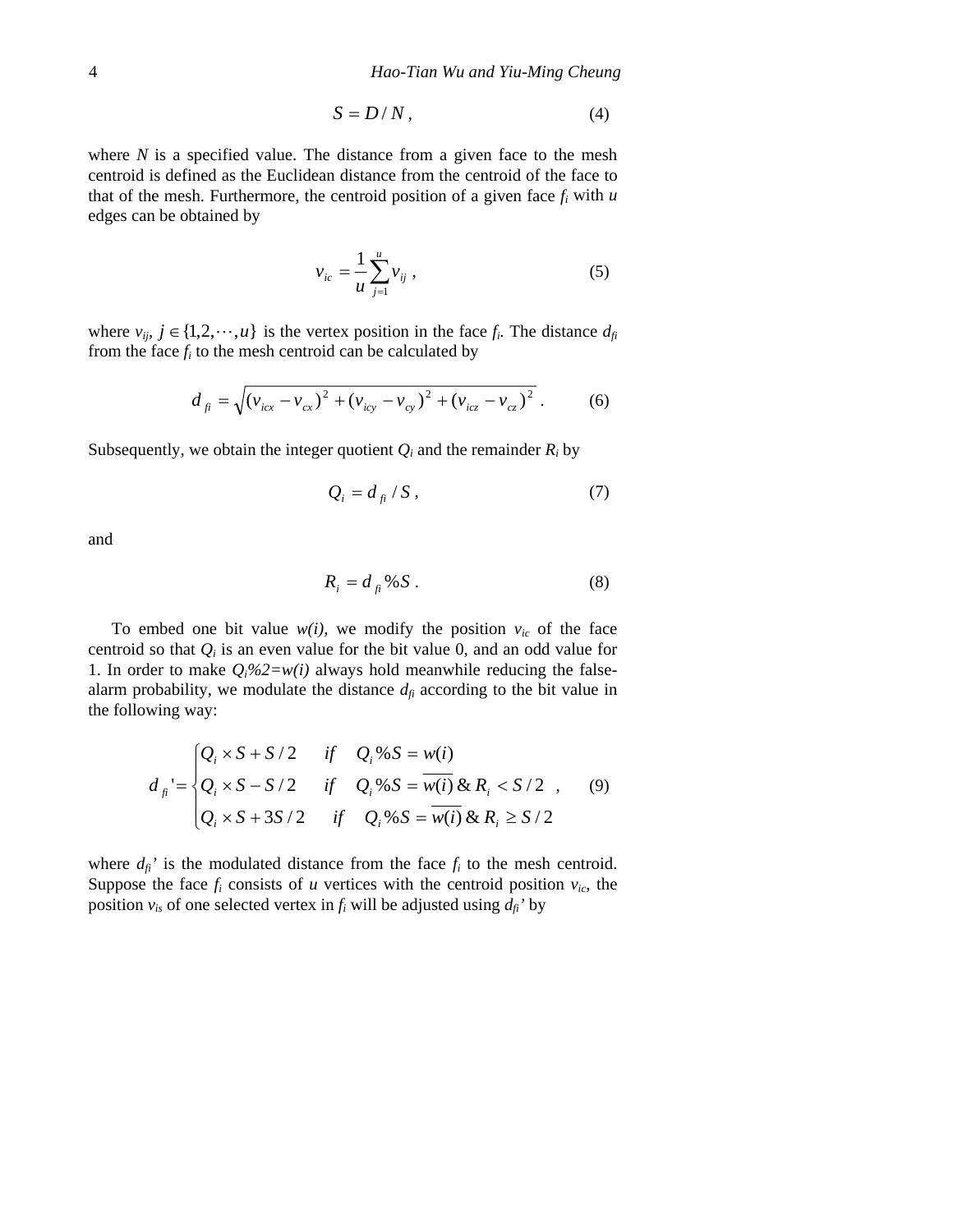$$
v_{is} = (v_c + (v_{ic} - v_c) \times \frac{d_{fi}}{d_{fi}}) \times u - \sum_{j=1, j \neq s}^{u} v_{ij},
$$
 (10)

where  $v_{ii}$  refers to the vertex position in  $f_i$  and  $v_{is}$  is the adjusted position of the selected vertex.

The watermark information embedded in our method is inherently invariant to affine transformations that include any transformation preserving collinearity (i.e., all points lying on a line initially still lie on a line after transformation) and ratios of distances (e.g., the midpoint of a line segment remains the midpoint after transformation). So the ratio between the distance from each surface face to the mesh centroid and the quantization step, which is proportional to  $D$ , remains the same after the model is translated, rotated or uniformly scaled. Otherwise, if the mesh model is processed by other operations that change the ratios, the formula  $Q_i\%2 = w(i)$ will not always hold and the embedded watermark will be changed. Since we need to detect a trivial modification on the mesh model, the integer value *Qi* should be sensitive to the distance from the mesh centroid to the surface face. In practice, we assign *N* a large value to obtain a small quantization step *S*. Please note that the precision of the arithmetic operations must be regarded; otherwise, it may increase the false-alarm probability.

The face index of the mesh model is used to represent the connectivity of vertices. If there is any change in the mesh topology, such as mesh decimation or mesh resampling, the face index will be modified and the information hidden in the distances to the mesh centroid would be undermined, therefore the unauthorized modification on mesh topology can be detected.

### **2.2 The Encoding Process**

In this subsection, we will elaborate on how to adjust the mesh surface faces and eventually move them to the desired positions. Please note that faces share edges and vertices with their neighbors, adjusting one face's position may also modify its neighbors' positions. To successfully retrieve the embedded information and preserve the mesh geometry, the centroid position and the largest dimension of the mesh model must remain the same during the encoding process.

Since the position of a given face depends on the coordinates of its vertices, we can lock the face position by locking the coordinates of its vertices. To move one face centroid to the desired position so that one bit of the watermark information is embedded, only one vertex position in the face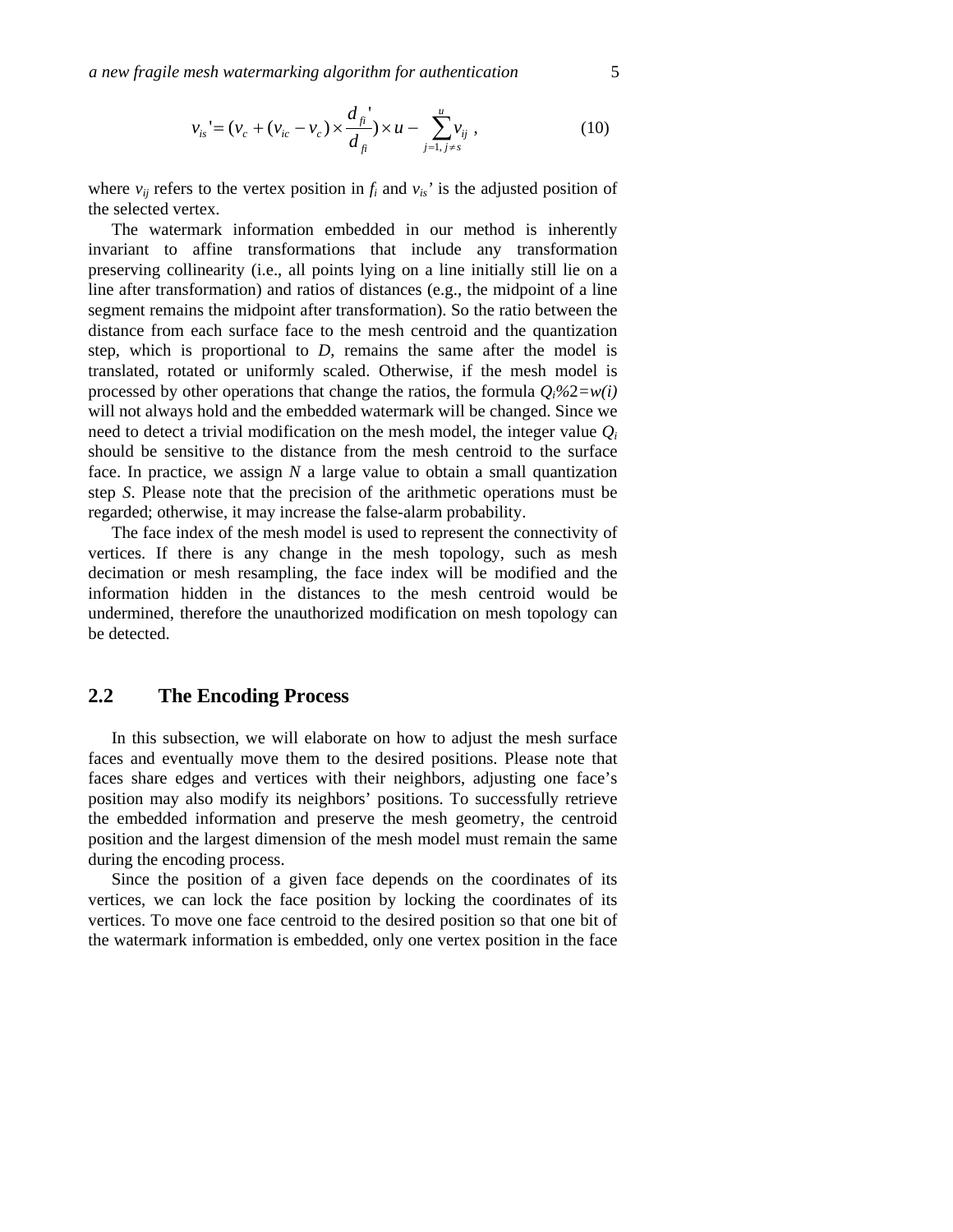need to be adjusted. To avoid the embedded information is changed by the following encoding operations, the vertices in the moved faces need to be marked. Once one watermark bit value is hidden in the distance from the face to the mesh centroid, all the vertices in the face will be marked and their positions can not be modified any more.



*Figure 1.* The flow chart of the encoding process

The overall encoding process is as shown in Fig. 1. At first, all vertices in the original mesh are unmarked, the position of mesh centroid is obtained by Eq. (1). Then the furthest vertex to the mesh centroid is found out using Eq. (2) and its corresponding distance to the mesh centroid is calculated using Eq. (3). Since the value of *D* should not be changed, the furthest vertex is marked and its coordinate will not be modified. The quantization step *S* can be chosen by specifying the value of *N*. Using a key, we scramble the face index *I* to obtain the scrambled index *I'*, which we will follow in the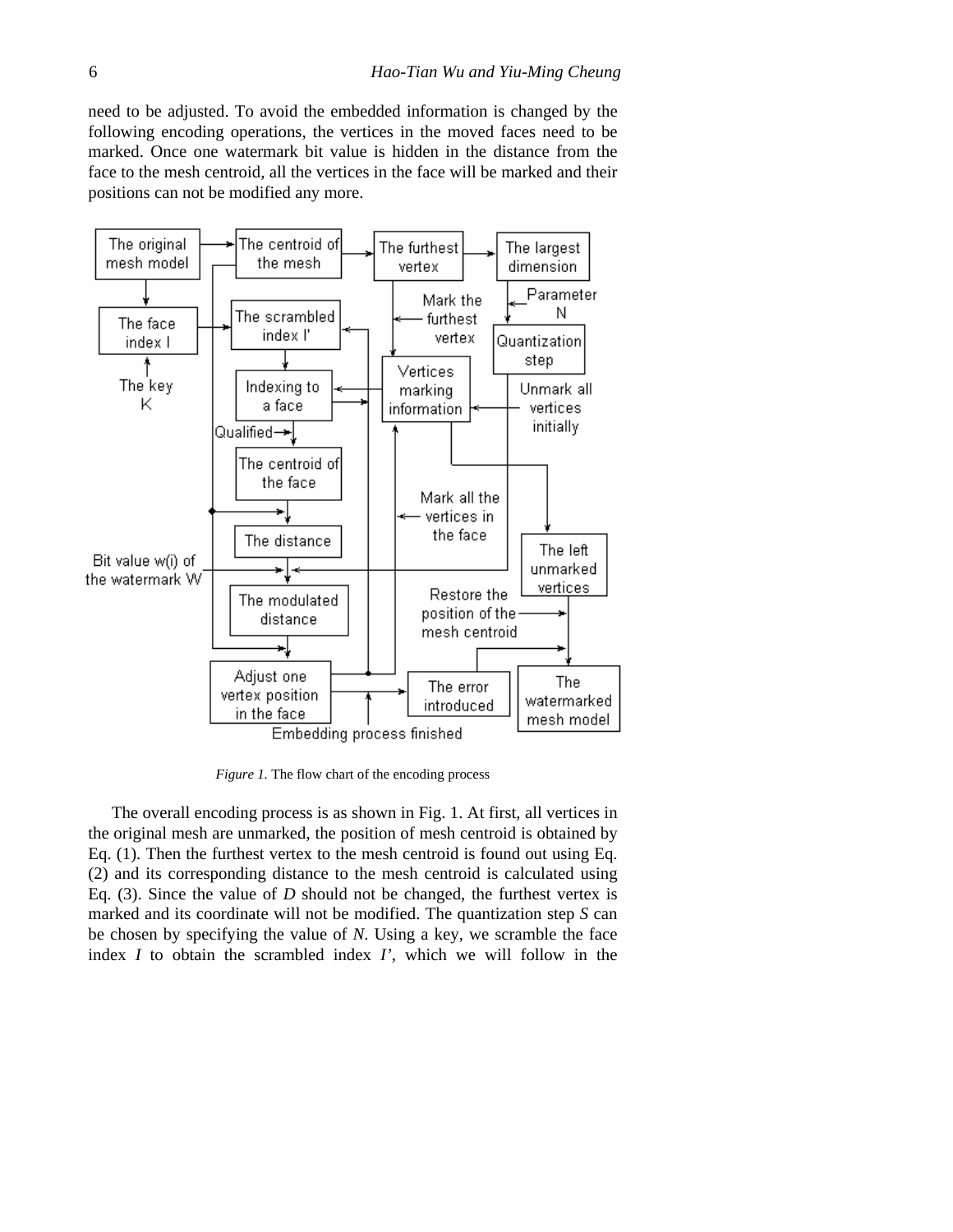following encoding process. Before one bit information is embedded in the distance from a face to the mesh centroid, all vertices in the face need to be checked. If there is at least one unmarked vertices in the face *fi*, it is qualified to carry one bit value. The distance from the face to the mesh centroid is calculated by Eq. (6) and modulated by Eq. (9) according to the bit value. Noting that the value of *D* must be maintained in the encoding process, if the modulated distance exceeds it, twice of the quantization step should be subtracted from it so that the embedded bit value is held. Then the coordinate of one unmarked vertex is adjusted using Eq. (10), whereby the face centroid is moved to the desired position. At the end of the embedding operation, all vertices in *fi* will be marked. If there is no unmarked vertex in a face, which means the face is not qualified, the checking mechanism will skip to the next face until all watermark information is embedded.

The above embedding process inevitably introduces the distortion of the mesh geometry as some of the vertex coordinates are changed. However, the distortion can be limited to a predefined range, since the elongate or the reduction of the distance from a face to the mesh centroid is no more than twice of the quantization step in the proposed embedding algorithm. The distortion of the mesh geometry also changes the position of the mesh centroid, although adjusting the vertex coordinate may counteract each other. So in the encoding process, not all faces can be used to embed the watermark information. Otherwise, the centroid position of the mesh model will be lost. A small portion of the vertices are needed to restore it after the embedding process. We refer to this process as the centroid restoration process, which modifies the coordinates of the unmarked vertices in the last faces indexed by *I'* to compensate the error introduced by the embedding process.

The centroid restoration process begins with the calculation of the introduced error *E* using

$$
E = \sum_{j=1}^{m} \nu_j' - \sum_{j=1}^{m} \nu_j,
$$
 (11)

where  $v_i$  is the original vertex position while  $v_i$  is the adjusted vertex position after the embedding process. Since the value of *D* should be maintained in the encoding process, the distance from the mesh centroid to the adjusted vertex should not exceed it. So we adjust the unmarked vertices in the centroid restoration process by the following way:

Firstly, we calculate the admissible adjusting radius  $r_i$  of an unmarked vertex with the position  $v_i$  by

$$
r_{j} = D - \sqrt{(v_{cx} - v_{jx})^{2} + (v_{cy} - v_{jy})^{2} + (v_{cz} - v_{jz})^{2}}.
$$
 (12)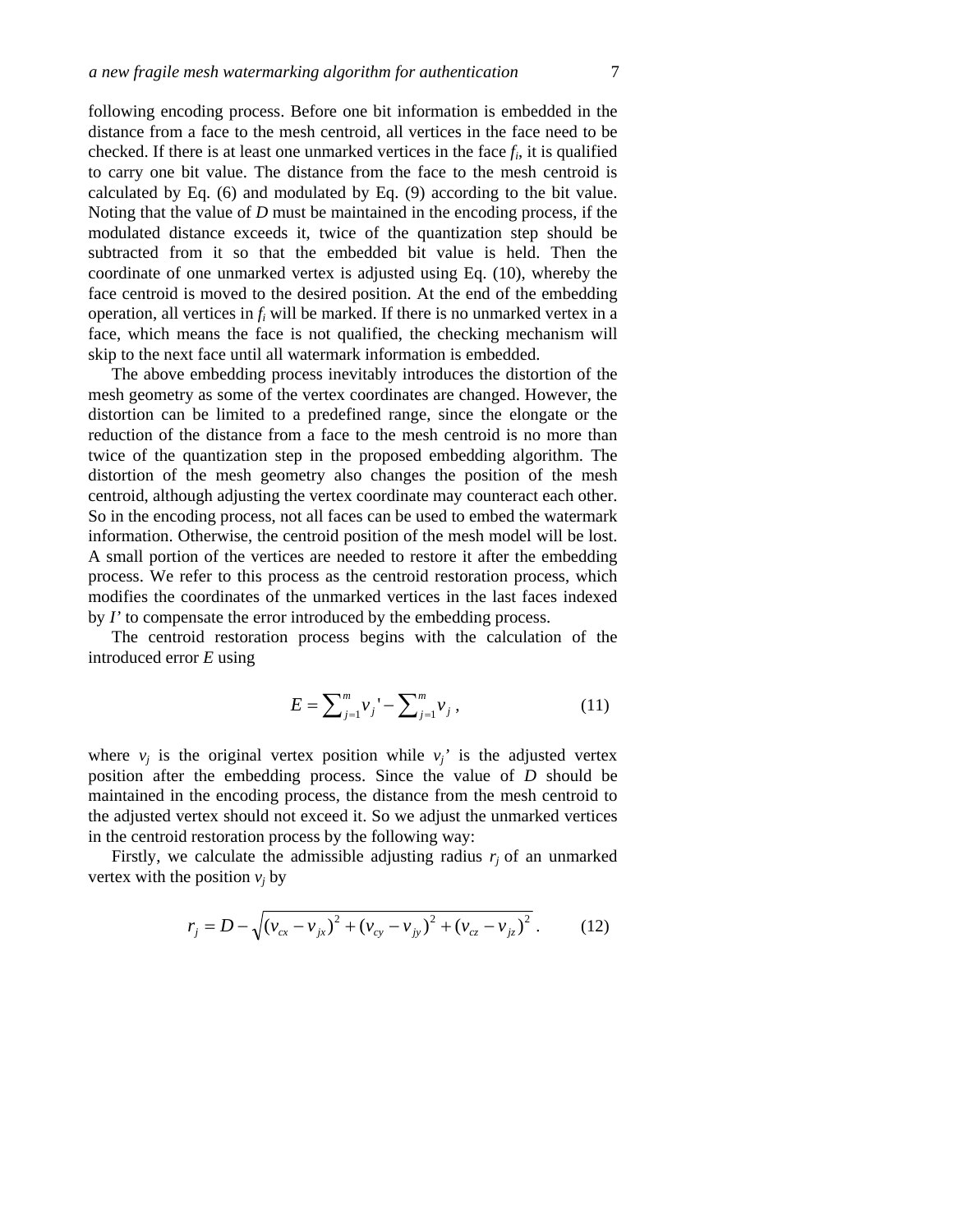Then we use the value of  $r_i$  to weight the adjusting vector of each unmarked vertex to ensure that the vertex will not be moved outside its admissible range. Suppose the sum of the unmarked vertices used in the centroid restoration process is *L*, the individual adjusting weight *ej* can be obtained by

$$
e_j = E \cdot \frac{r_j}{\sum_{k=1}^L r_k} \,. \tag{13}
$$

Subsequently, we subtract the individual adjusting weight from vertex position  $v_i$  to restore the position of the mesh centroid by

$$
r_j' = r_j - e_j,\tag{14}
$$

where  $v_i$ ' represents the adjusted vertex position after the centroid restoration process and  $v_i$  the original one. The encoding process ends as the centroid position of the mesh model is restored.

#### **2.3 The Authentication Process**

In the authentication process, only the parameter *N*, the key *K* and the original watermark *W* are needed to authenticate the watermarked mesh geometry. The detailed procedure is shown in Fig. 2.

At first, similar to the encoding process, all the vertices of the original mesh are unmarked, the centroid position  $v_c$  of the suspect mesh geometry is obtained by Eq. (1), which should equal to the centroid position  $v_c$  of the original mesh. Then the furthest vertex to the mesh centroid is found using Eq. (2) and its corresponding distance  $D'$  is calculated by Eq. (3), which should equal to the largest dimension *D* of the original mesh model. The quantization step is calculated by *S'=D'/N* with the provided parameter *N*. Since the furthest vertex is marked before the embedding process, it should also be marked before the authentication process. Then the face index *I* of the mesh is scrambled using the key *K* to produce the scrambled index *I'*. Before retrieving one bit value from the distance from a given face to the mesh centroid, the vertex marks in the face need to be checked. If there is at least one unmarked vertex in a face *fi'*, the face will be qualified to extract the embedded bit information and its centroid position *vic'*will be calculated using Eq. (6). Then the distance  $D_f$  from the face  $f_i$ ' to the mesh centroid can be calculated by

$$
D_{f_i} = \sqrt{(v_{icx} - v_{cx})^2 + (v_{icy} - v_{cy})^2 + (v_{icz} - v_{cz})^2},
$$
 (15)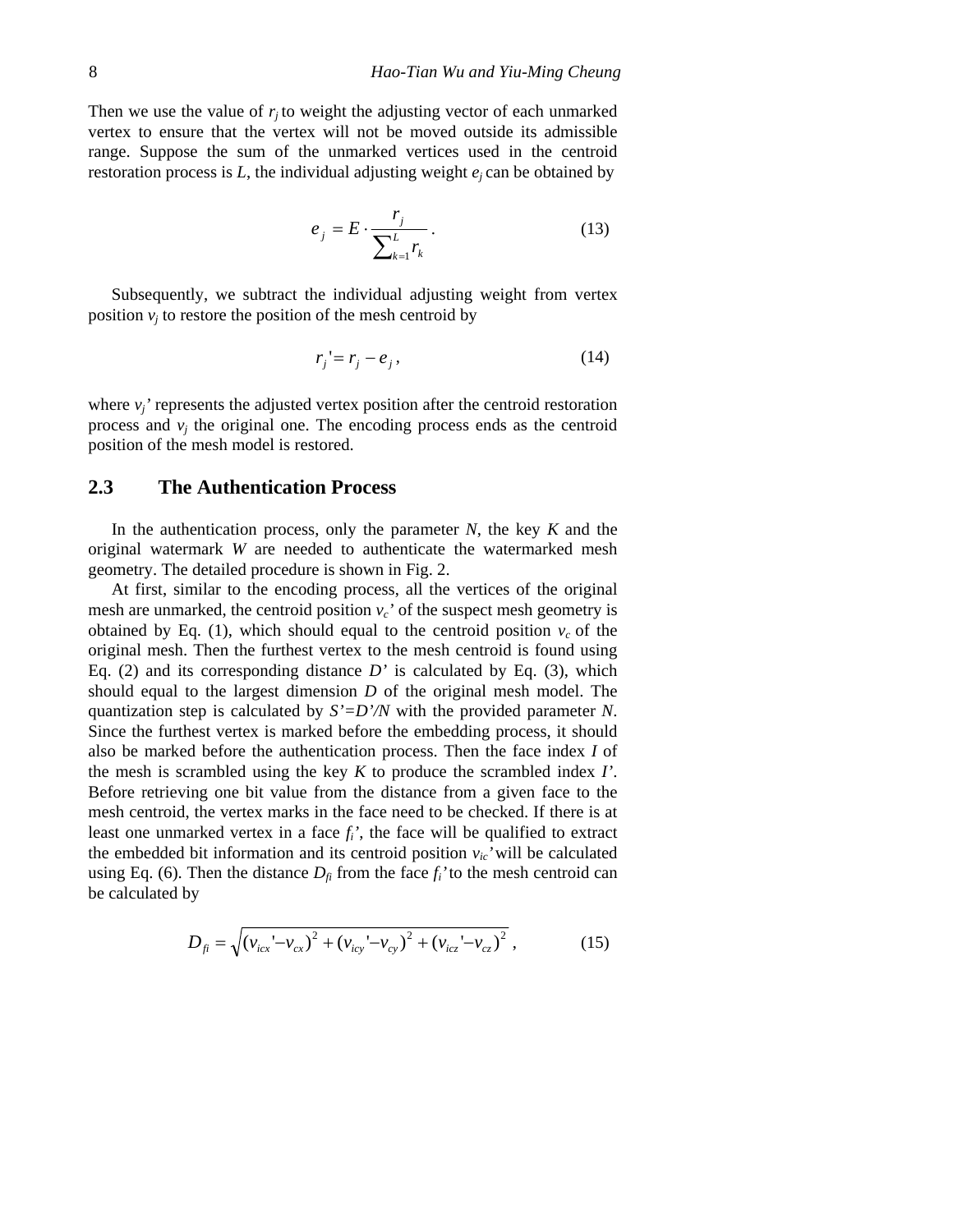and the integer quotient  $Q_i$ ' can be obtained by

$$
Q_i = D_{fi} / S'. \tag{16}
$$

The embedded bit information *w'(i)* can be extracted by

$$
w'(i) = Q_i \, \text{``\%2}. \tag{17}
$$

At the end of the extracting operation, all the vertices in *fi'* will be marked. If there is no unmarked vertex in a face, no information is extracted and the authentication mechanism will automatically skip to the next face indexed by *I'*. Since the original watermark *W* is known, the extraction process will cease once the extracted bit number matches the embedded bit number.



*Figure 2.* The flow chart of authentication process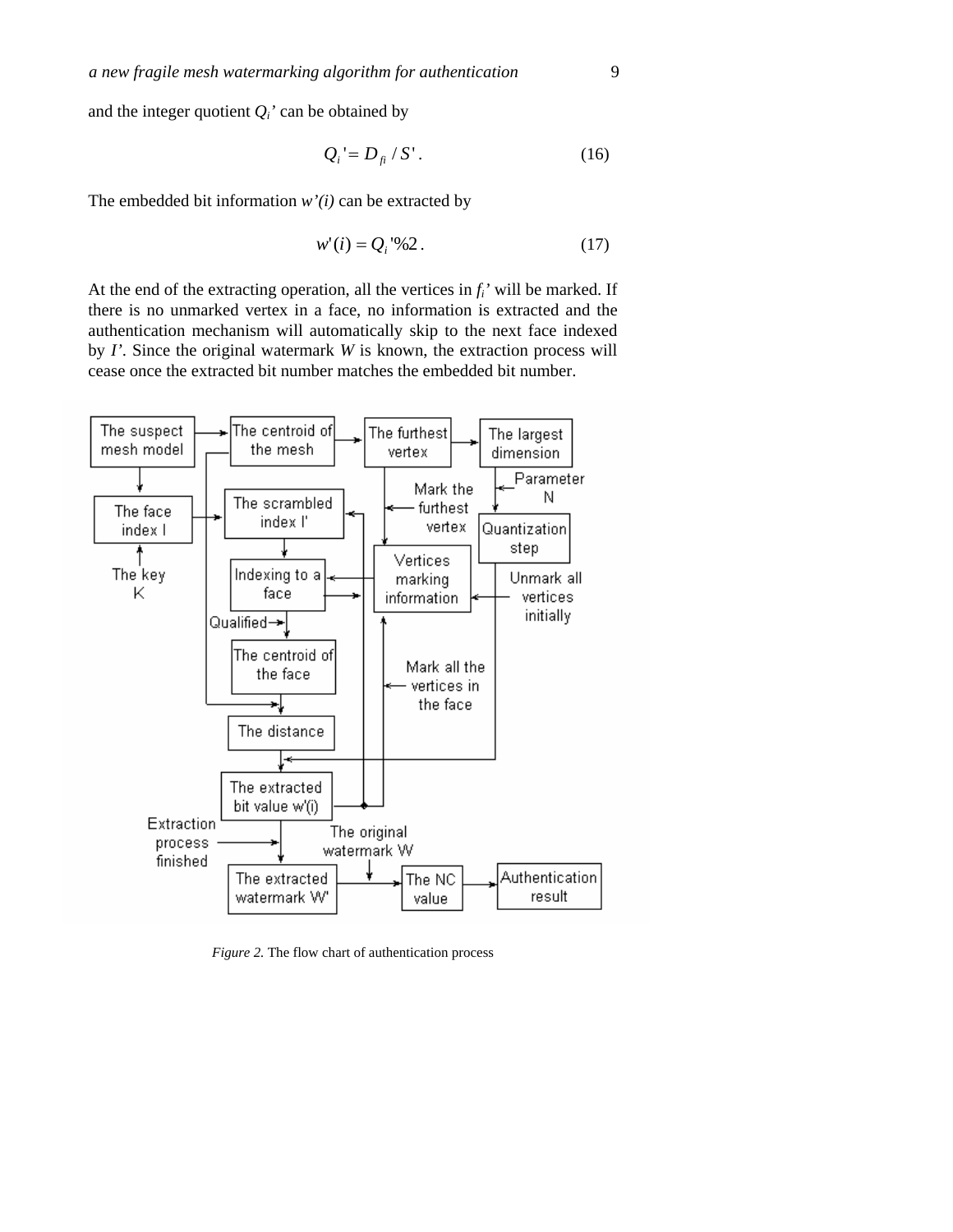After the extraction process, the extracted watermark *W'* is compared with the original watermark *W* using the following cross-correlation function, given their lengths are both identical to *K*:

$$
NC = \frac{1}{K} \sum_{i=1}^{K} I(w'(i), w(i)), \quad I(w'(i), w(i)) = \begin{cases} 1 & w'(i) = w(i) \\ 0 & w'(i) \neq w(i) \end{cases}, (18)
$$

where *NC* refers to the normalized cross-correlation value between the original and the extracted watermarks. If the watermarked mesh model has not been tampered, the *NC* should be 1; otherwise, it will be less than 1. We claim the mesh geometry as being tampered if the resulting *NC* from Eq. (18) is less than 1.

### **3. EXPERIMENTAL RESULTS**

We have tested the proposed algorithm on several mesh models listed in Table 1 and used a 2D binary image as the watermark. The original mesh model "dog" and its watermarked version are shown in Fig. 4*a* and Fig. 4*b*, respectively. The capacities of the mesh models using the proposed method are also shown in Table 1.

*Table 1*. The mesh models used in the experiments  $*$ 

| Models | vertices                                                                  | faces | capacity(bits) |  |  |
|--------|---------------------------------------------------------------------------|-------|----------------|--|--|
| dog    | 7158                                                                      | 13176 | 4219           |  |  |
| wolf   | 7232                                                                      | 13992 | 4450           |  |  |
| raptor | 8171                                                                      | 14568 | 5695           |  |  |
| horse  | 9988                                                                      | 18363 | 5731           |  |  |
| cat    | 10361                                                                     | 19098 | 6149           |  |  |
| lion   | 16652                                                                     | 32096 | 10992          |  |  |
|        | About 10/ workings of sook mask model are used in the restauction process |       |                |  |  |

About 1% vertices of each mesh model are used in the restoration process.

To evaluate the imperceptibility of the embedded watermark using the proposed algorithm, we used the Hausdorff distance between the original and the watermarked mesh models to measure the distortion introduced by the encoding process, upon the fact that the mesh topology is not changed during the watermarking process. Fig. 3 describes the amount of the distortion subject to the parameter of *N*, given that the percent of vertices used for the restoration operation is about 1%. The Hausdorff distance is normalized by the largest dimension *D* of the mesh geometry. From the experimental results, it can be seen that the introduced distortion on mesh model decreases as the parameter *N* is increased.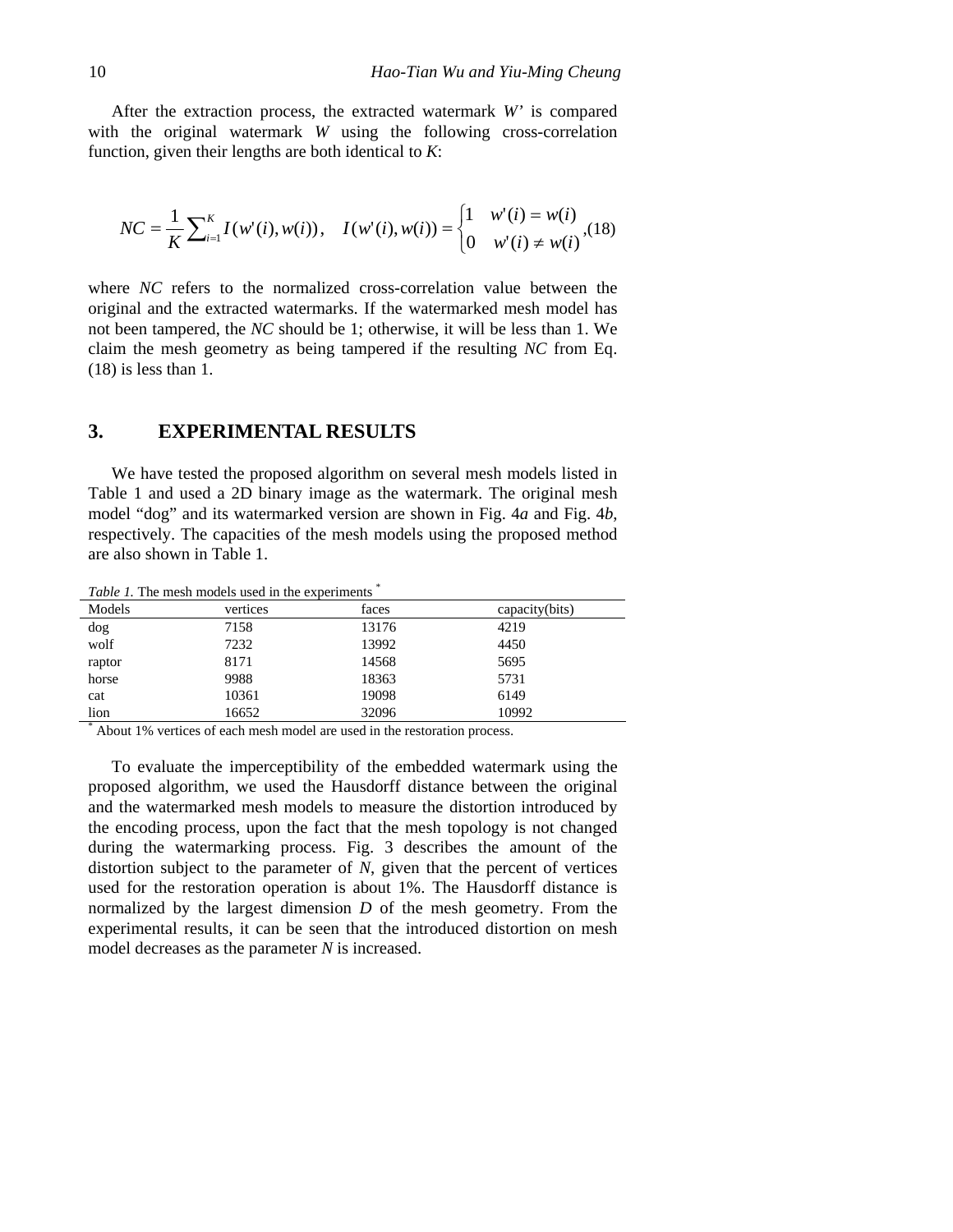

*Figure 3.* The normalized Hausdorff Distance subject to the parameter N

In our proposed approach, the global characteristics such as the centroid position and the largest dimension of the mesh model are used. If these global characteristics are slightly altered, the watermark information will be dramatically changed and the modifications on the watermarked mesh model can not be located. However, it is easy to locate the tampering if it has little impact on the global characteristics. Since we used a 2D binary image as the watermark, the impact of trivial modifications can be visualized in the extracted watermark image while severe modifications make it meaningless. With the extracted watermark, we can detect the unauthorized modifications and estimate the strength of tampering, if any.

| Twic 2. The FC values between the original and extracted watermarks                          |            |            |          |         |          |            |  |  |
|----------------------------------------------------------------------------------------------|------------|------------|----------|---------|----------|------------|--|--|
|                                                                                              | Affine     | changing   | reducing | adding  | cropping | extracting |  |  |
| Models                                                                                       | transforma | one vertex | one      | 0.0001% | $0.1\%$  | without    |  |  |
|                                                                                              | tion       | position   | face     | noise   | faces    | the key    |  |  |
| dog                                                                                          | 1.0000     | 0.5375     | 0.0215   | 0.6721  | 0.0133   | 0.0200     |  |  |
| wolf                                                                                         | 1.0000     | 0.9276     | 0.0685   | 0.5934  | 0.0083   | 0.0029     |  |  |
| raptor                                                                                       | 1.0000     | 0.9996     | 0.0063   | 0.6972  | 0.0024   | 0.0225     |  |  |
| horse                                                                                        | 1.0000     | 0.8249     | 0.0737   | 0.4661  | 0.0039   | 0.0102     |  |  |
| cat                                                                                          | 1.0000     | 0.9993     | 0.0308   | 0.7072  | 0.0195   | 0.0103     |  |  |
| lion                                                                                         | 1.0000     | 0.9996     | 0.0905   | 0.6363  | 0.0059   | 0.0088     |  |  |
| About 1% vertices of each mesh model are used in the restoration process and $N=1,000,000$ . |            |            |          |         |          |            |  |  |

*Table 2.* The NC values between the original and extracted watermarks \*

In the experiments, the watermarked mesh models went through affine transformations (including translation, rotation and uniformly scaling), modifying one vertex coordinate with the vector {*D/500, D/500, D/500*}, reducing one face from the mesh, adding noise signal that is uniformly distributed within [*-S,S*] to all vertex coordinates, and cropping 0*.*1% faces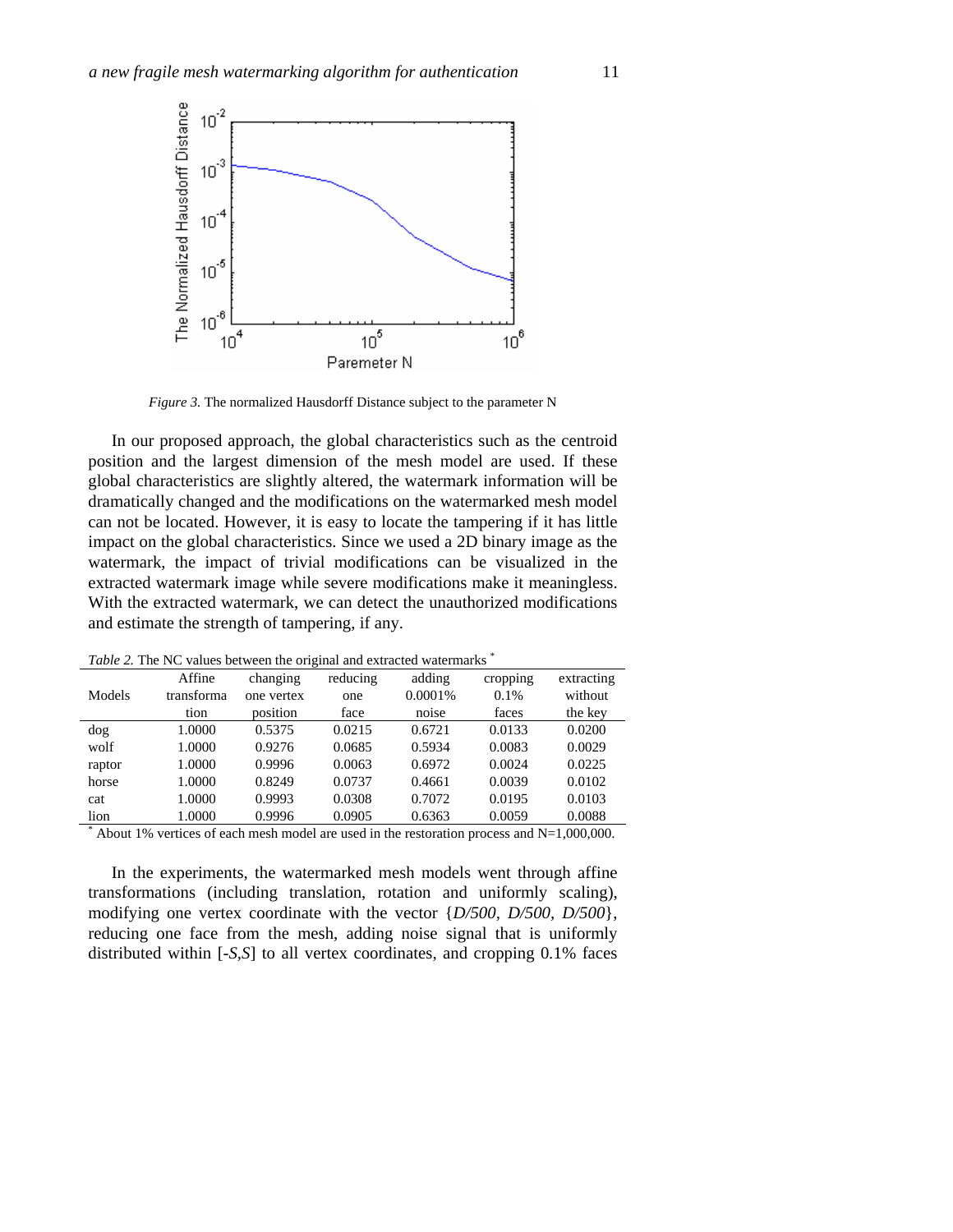of the mesh model. The processed mesh models after these operations are shown in Fig. 4 (from Fig. 4*c* to Fig. 4*g*), respectively. The watermarks are extracted from the processed mesh models with and without the key and the *NC* values between the original and the extracted watermarks are calculated using Eq. (11). The results are listed in the Table 2.









 *Figure 4c.* The watermarked mesh model *Figure 4d.* The watermarked mesh model after modifying one vertex position after reducing one face

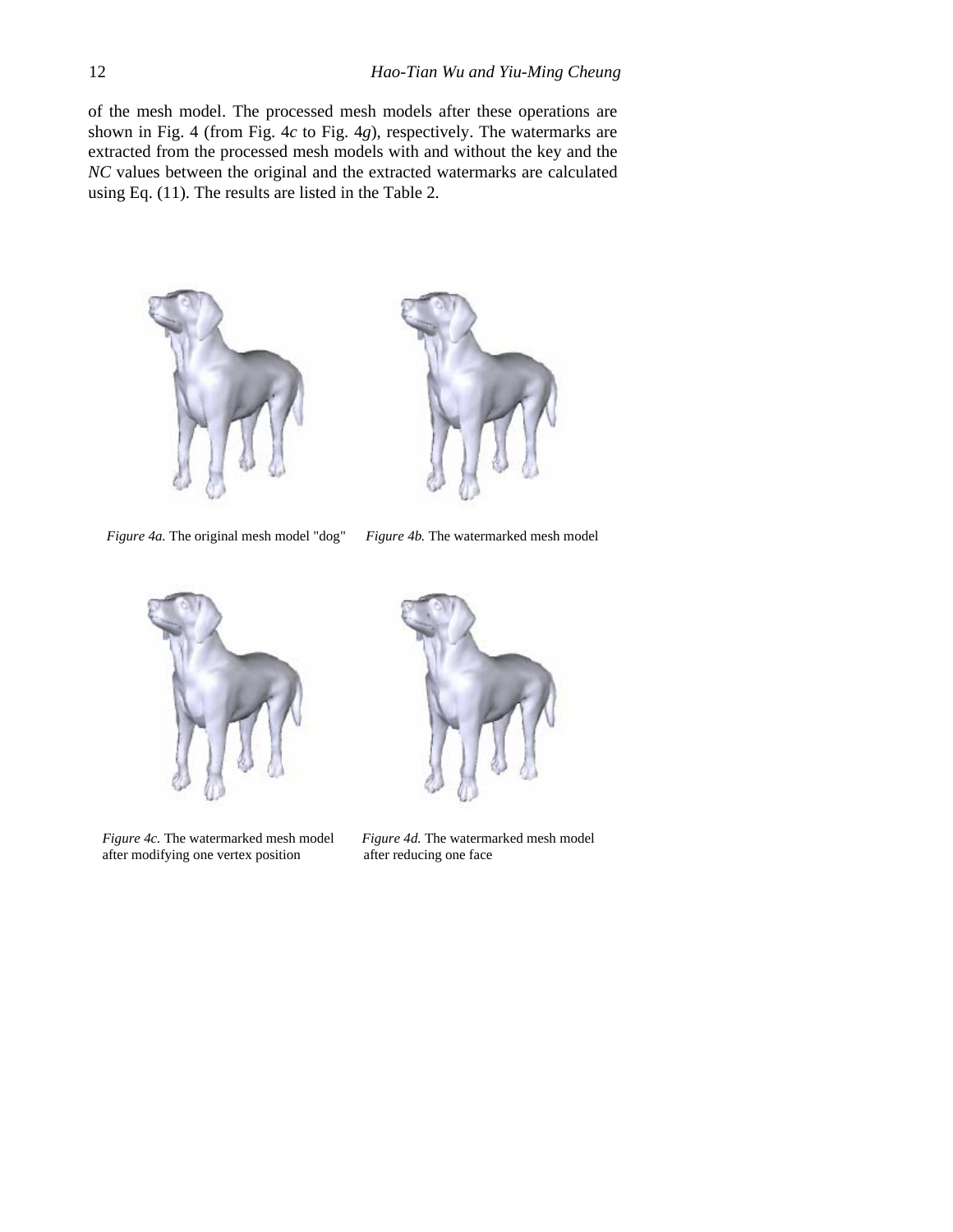



after adding noise after cropping 0.1% faces

 *Figure 4e.* The watermarked mesh model *Figure 4f.* The watermarked mesh model



*Figure 4g.* The watermarked mesh model after affine transformations

### **4. CONCLUSION**

In this paper, we have proposed a new fragile mesh watermarking method to authenticate the integrity of 3D mesh model. The watermarking process is conducted in spatial domain and applies to all the mesh models without any restriction. The experimental results have demonstrated that the proposed method is able to imperceptibly and adaptively embed a considerable amount of information into the mesh model, and the embedded watermark can be blindly extracted from the watermarked mesh model to authenticate the watermarked mesh model. In our method, the distortion introduced by the encoding process is quite small and can be controlled within a predefined range. Compared to the previous works, the embedded watermark using our method is invariant to integrity-reserved affine transformation, but sensitive to other processing that alters the mesh model.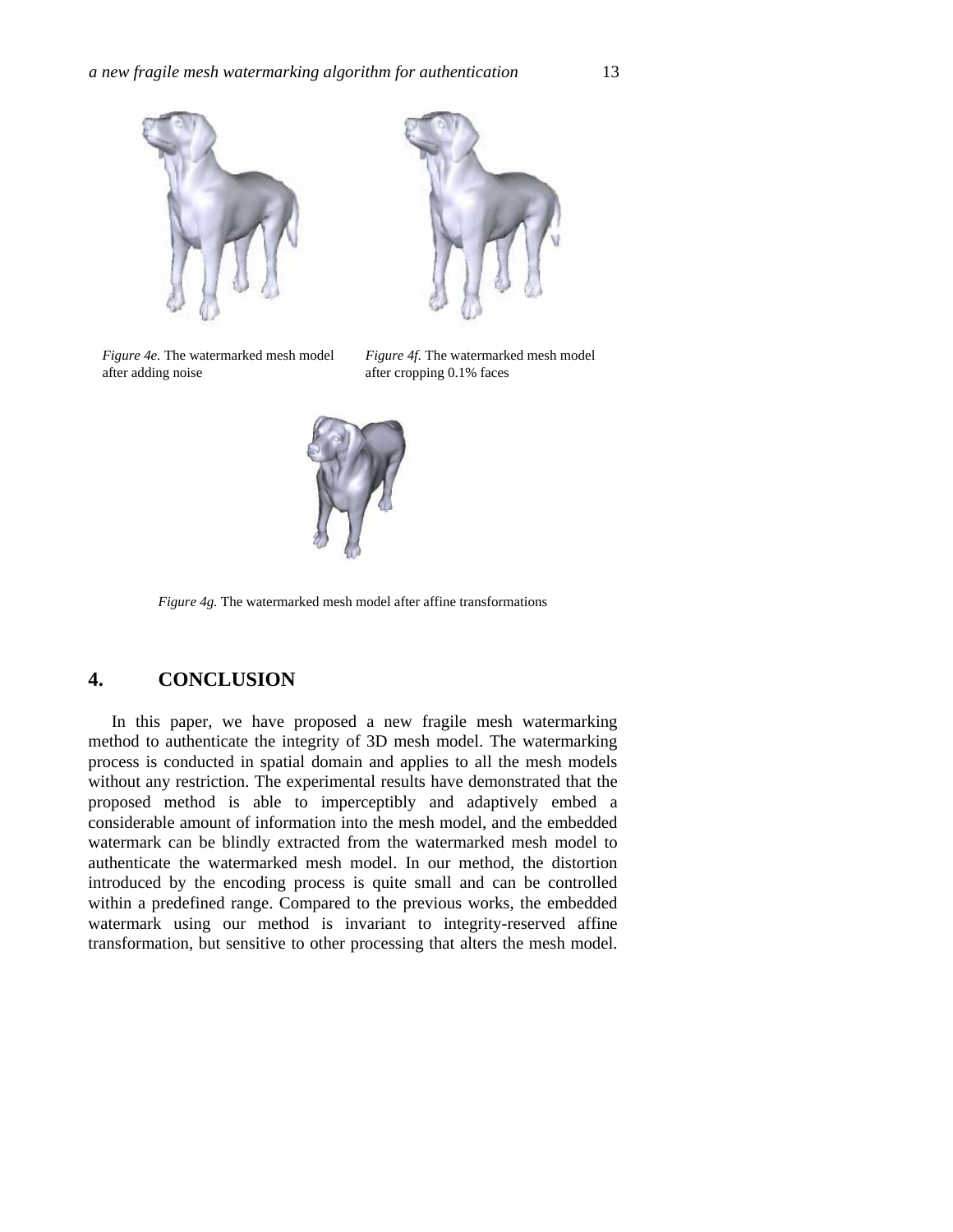Therefore, unauthorized modifications of the mesh models can be successfully detected and estimated.

#### **ACKNOWLEDGEMENT**

For the use of the 3D models, we would like to thank the web sources of Department of Computer Science, the University of North Carolina at Chapel Hill, USA. Also, many thanks go to Dr. Zheming Lu for helpful discussions at Harbin Institute of Technology, China.

#### **REFERENCE**

- 1. B. Chen and G. W. Wornell, Quantization index modulation: A class of provably good methods for digital watermarking and information embedding, *IEEE Trans. Inform. Theory*, **47**, 1423-1443 (2001).
- 2. B. Chen and G. W. Wornell, Digital watermarking and information embedding using dither modulation, *IEEE Second Workshop on Multimedia Signal Processing*, 273-278 (1998).
- 3. Z. Q. Yu, H. H. S. Ip and L. F. Kwork, A robust watermarking scheme for 3D triangle mesh models, *Pattern Recognition*, **36**(12), 2603-2614 (2003).
- 4. M. M. Yeung and B. L. Yeo, Fragile watermarking of three dimensional objects, *Proc. 1998 Int'l Conf. Image Processing, ICIP98*, **2**, 442-446 (IEEE Computer Society, 1998).
- 5. B. L. Yeo and M. M. Yeung, Watermarking 3D objects for verification, *IEEE Comput. Graph. Applicat*, 36-45 (1999).
- 6. F. Cayre and B. Macq, Data hiding on 3D triangle meshes, *IEEE Trans. Signal. Processing*, **51**(4), 939-949 (2003).
- 7. HsuehYi Lin, Hongyuan Mark Liao, ChunShien Lu and JaChen Lin, Fragile Watermarking for Authenticating 3D Polygonal Meshes, *Proc. 16th IPPR Conf on CVGIP*, 298-304 (2003 ).
- 8. C. Fornaro and A. Sanna, Public Key Watermarking for Authentication of CSG Models, *Computer-Aided Design*, **32**, 727-735 (2000).
- 9. O. Benedens, Watermarking of 3D polygon based models with robustness against mesh simplification, *Proc. SPIE: Security Watermarking Multimedia Contents*, 329-340 (1999).
- 10. O. Benedens, Geometry based watermarking of 3D models, *IEEE Comput. Graph., Special Issue on Image Security*, 46-55, Jan./Feb. 1999.
- 11. O. Benedens, Two high capacity methods for embedding public watermarks into 3D polygonal models, *Proc. Multimedia Security Workshop ACM Multimedia*, 95-99 (1999).
- 12. O. Benedens and C. Busch, Toward blind detection of robust watermarks in polygonal models, *Proc. EUROGRAPHICS Comput. Graph. Forum*, **19**(C), 199-208 (2000).
- 13. M. G. Wagner, Robust watermarking of polygonal meshes, *Proc. Geometric Modeling Processing*, Hong Kong, 201-208 (2001).
- 14. R. Ohbuchi, H. Masuda and M. Aono, Watermarking Three Dimensional Polygonal Models, *Proc. ACM Multimedia*, Seattle, 261-272 (1997).
- 15. R. Ohbuchi, H. Masuda and M. Aono, Watermarking Three Dimensional Polygonal Models Through Geometric and Topological Modifications, *IEEE J. Select. Areas Commun.*, **16**, 551-560 (1998).